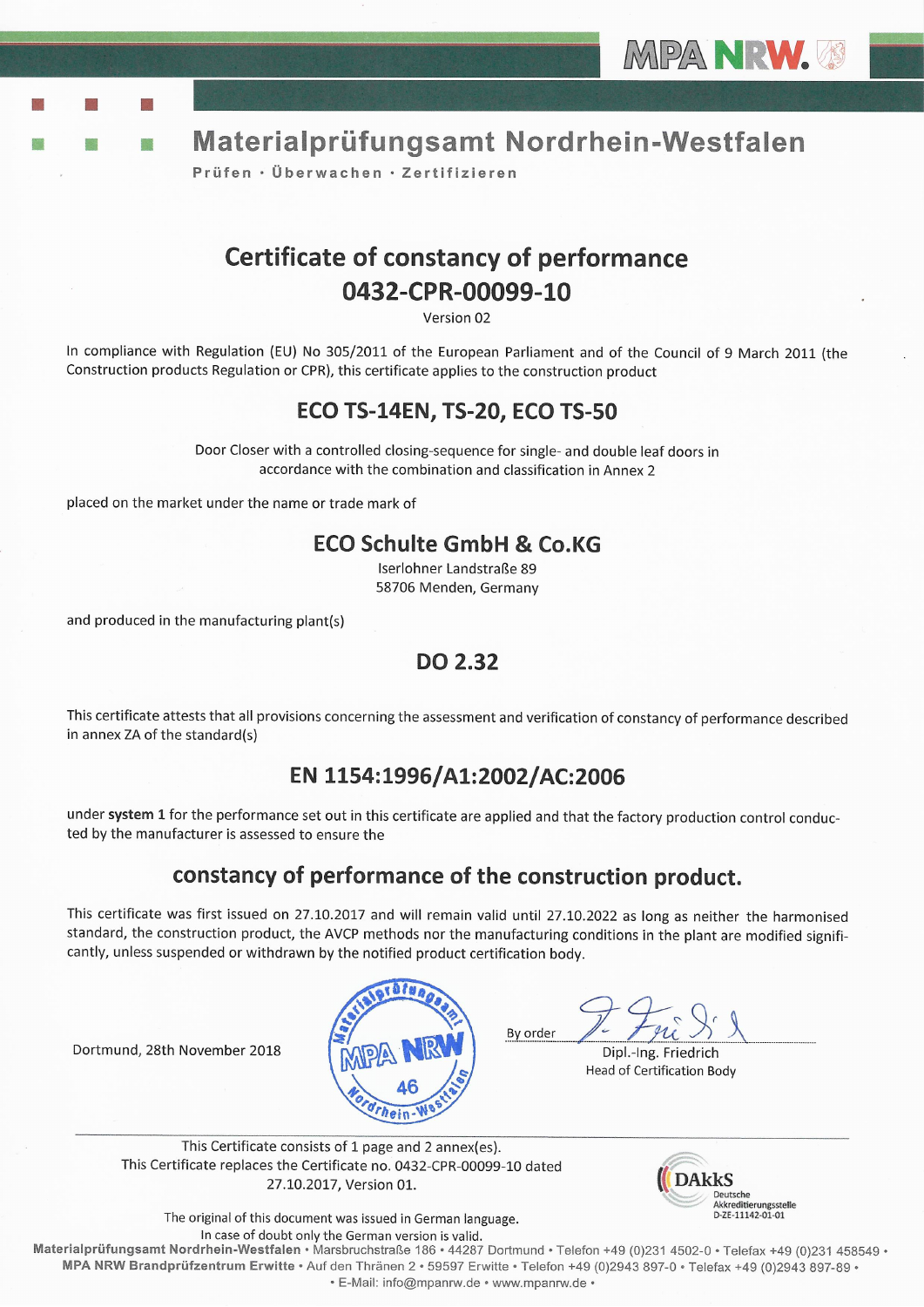

m a

## Materialprüfungsamt Nordrhein-Westfalen

Prüfen · Überwachen · Zertifizieren

## **Manufacturing plant**

m

| Product                          | Manufacturing plant |
|----------------------------------|---------------------|
| Door closer with<br>standard arm | DO2.32              |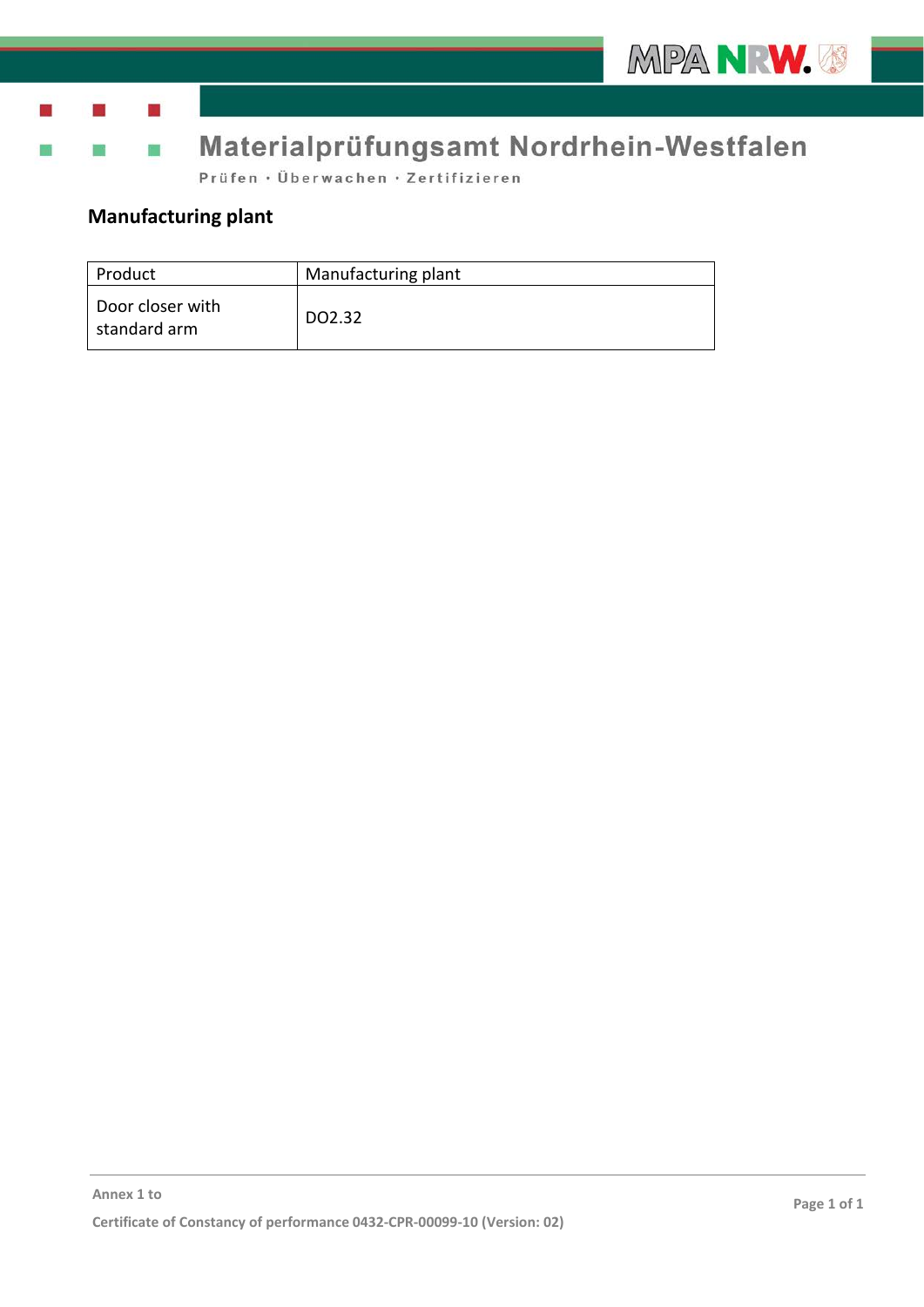# Materialprüfungsamt Nordrhein-Westfalen

Prüfen · Überwachen · Zertifizieren

### **List of Products**

| Type:                       | "ECO TS-14EN"                                                                                        |  |
|-----------------------------|------------------------------------------------------------------------------------------------------|--|
| Description:                | Hydraulic door closer with controlled closing sequence                                               |  |
| Arm system:                 | standard arm assembly                                                                                |  |
| Installation:               | Door-leaf fixing, pull side in accordance with manufacturer specification<br>(standard installation) |  |
|                             | Frame fixing, push side in accordance with manufacturer specification                                |  |
| Size:                       | 2/3/4                                                                                                |  |
| <b>Classification:</b>      | Door-leaf fixing, pull side (standard installation)                                                  |  |
|                             | 482/3/4113                                                                                           |  |
|                             | Frame fixing, push side                                                                              |  |
|                             | 382/3/4113                                                                                           |  |
| <b>Manufacturing Plant:</b> | DO 2.32                                                                                              |  |
| <b>Remarks:</b>             | Closing force adjustment via change of position. Optionally with and<br>without mounting plate       |  |

### *Intended use:*

| <b>Essential properties</b>                | Clauses with requirements in<br>EN 1154:1996/A1:2002/AC:2006 | Performance of the product                                  |
|--------------------------------------------|--------------------------------------------------------------|-------------------------------------------------------------|
| Self-closing                               | 5.2.1 general                                                | passed                                                      |
|                                            | 5.2.3<br>closing torque                                      | passed (size 2/3/4)                                         |
|                                            | 5.2.4<br>opening torque                                      | passed (size 2/3/4)                                         |
|                                            | 5.2.5<br>efficiency                                          | passed (size 2/3/4)                                         |
|                                            | closing time<br>5.2.6                                        | passed                                                      |
|                                            | opening angle<br>5.2.7                                       |                                                             |
|                                            | Door-leaf fixing, pull side                                  | class 4: passed                                             |
|                                            | Frame fixing, push side                                      | class 3: passed                                             |
|                                            | 5.2.8 overload test                                          | passed                                                      |
|                                            | 5.2.9 temperature dependence                                 | passed                                                      |
|                                            | 5.2.10 leakage                                               | passed                                                      |
|                                            | 5.2.11 damage                                                | passed                                                      |
|                                            | 5.2.12 latch regulation                                      | passed                                                      |
| 5.2.13 back check<br>5.2.14 delayed action |                                                              | not applicable                                              |
|                                            |                                                              | not applicable                                              |
|                                            | 5.2.15 adjustable force                                      | passed (size 2/3/4)                                         |
|                                            | 5.2.16 play at zero point position                           | not applicable                                              |
|                                            | 5.2.18 use on fire-/ smoke doors                             | class 1: passed                                             |
| Durability                                 | 5.2.2 durability                                             | class 8 (500 000 cycles): passed                            |
| Self-closing                               | 5.2.17.1 corrosion resistance                                | class 3 (96h): passed                                       |
|                                            | 5.2.17.2 corrosion resistance                                | class 3 (96h): passed                                       |
|                                            | 5.2.17.3 corrosion resistance                                | class 3 (96h): passed                                       |
| Dangerous substances                       | Annex ZA.3                                                   | The manufacturer has not declared any dangerous substances. |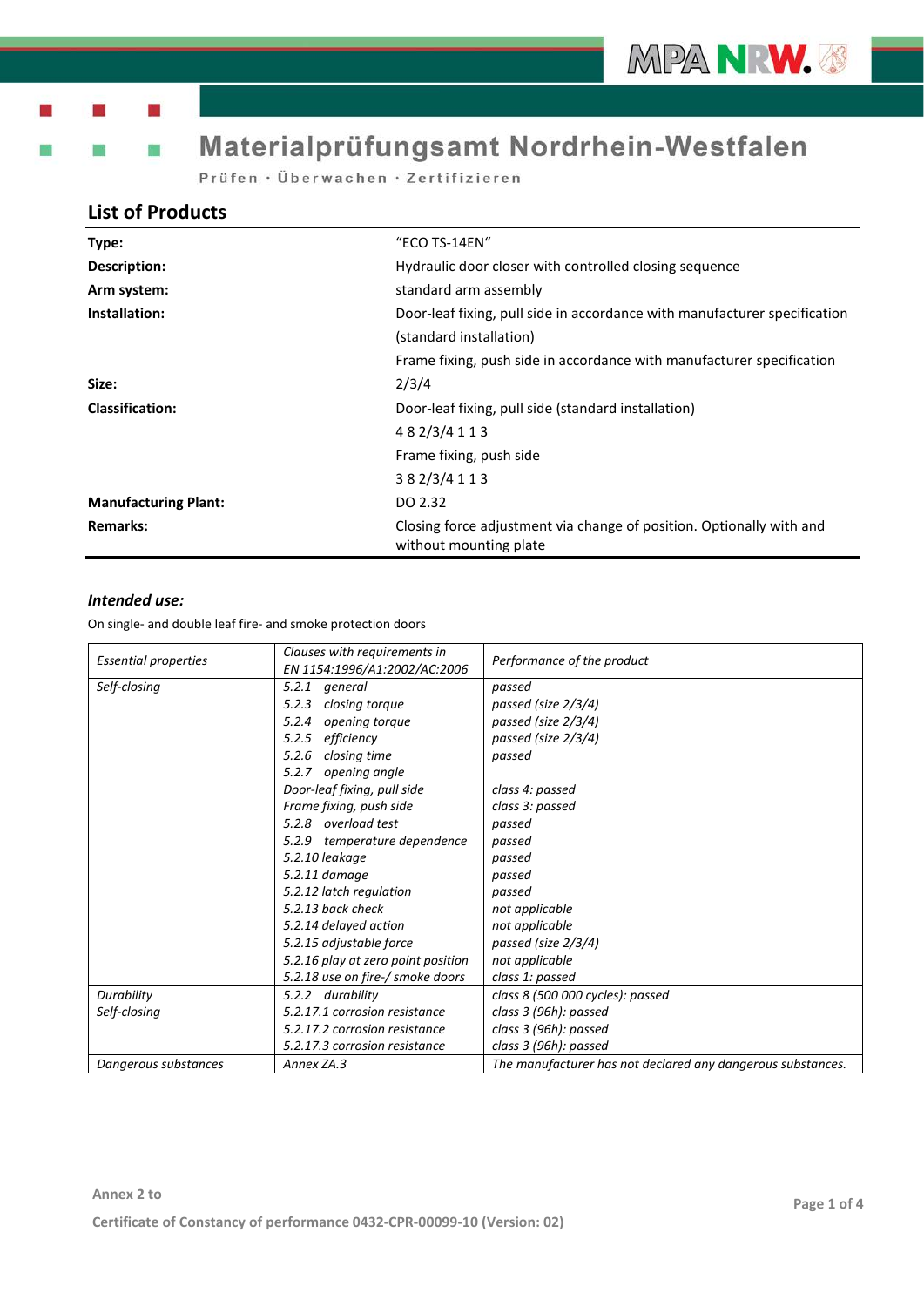m

# Materialprüfungsamt Nordrhein-Westfalen

Prüfen · Überwachen · Zertifizieren

| Type:                       | "ECO TS-20"                                                                                    |  |
|-----------------------------|------------------------------------------------------------------------------------------------|--|
| Description:                | Hydraulic door closer with controlled closing sequence and back check                          |  |
| Arm system:                 | standard arm assembly                                                                          |  |
| Installation:               | Door-leaf fixing, pull side in accordance with manufacturer specification                      |  |
|                             | (standard installation)                                                                        |  |
|                             | Frame fixing, push side in accordance with manufacturer specification                          |  |
| Size:                       | 2/3/5                                                                                          |  |
| <b>Classification:</b>      | Door-leaf fixing, pull side (standard installation)                                            |  |
|                             | 482/3/5113                                                                                     |  |
|                             | Frame fixing, push side                                                                        |  |
|                             | 382/3/5113                                                                                     |  |
| <b>Manufacturing Plant:</b> | DO 2.32                                                                                        |  |
| <b>Remarks:</b>             | Closing force adjustment via change of position. Optionally with and<br>without mounting plate |  |

### *Intended use:*

| <b>Essential properties</b> | Clauses with requirements in<br>EN 1154:1996/A1:2002/AC:2006 | Performance of the product                                  |
|-----------------------------|--------------------------------------------------------------|-------------------------------------------------------------|
| Self-closing                | 5.2.1 general                                                | passed                                                      |
|                             | closing torque<br>5.2.3                                      | passed (size 2/3/5)                                         |
|                             | 5.2.4<br>opening torque                                      | passed (size 2/3/5)                                         |
|                             | efficiency<br>5.2.5                                          | passed (size 2/3/5)                                         |
|                             | 5.2.6<br>closing time                                        | passed                                                      |
|                             | opening angle<br>5.2.7                                       |                                                             |
|                             | Door-leaf fixing, pull side                                  | class 4: passed                                             |
|                             | Frame fixing, push side                                      | class 3: passed                                             |
|                             | 5.2.8 overload test                                          | passed                                                      |
|                             | 5.2.9 temperature dependence                                 | passed                                                      |
|                             | 5.2.10 leakage                                               | passed                                                      |
|                             | 5.2.11 damage                                                | passed                                                      |
|                             | 5.2.12 latch regulation                                      | passed                                                      |
|                             | 5.2.13 back check                                            | passed (size 2/3/5)                                         |
|                             | 5.2.14 delayed action                                        | not applicable                                              |
|                             | 5.2.15 adjustable force                                      | passed (size 2/3/5)                                         |
|                             | 5.2.16 play at zero point position                           | not applicable                                              |
|                             | 5.2.18 use on fire-/ smoke doors                             | class 1: passed                                             |
| Durability                  | 5.2.2 durability                                             | class 8 (500 000 cycles): passed                            |
| Self-closing                | 5.2.17.1 corrosion resistance                                | class 3 (96h): passed                                       |
|                             | 5.2.17.2 corrosion resistance                                | class 3 (96h): passed                                       |
|                             | 5.2.17.3 corrosion resistance                                | class 3 (96h): passed                                       |
| Dangerous substances        | Annex ZA.3                                                   | The manufacturer has not declared any dangerous substances. |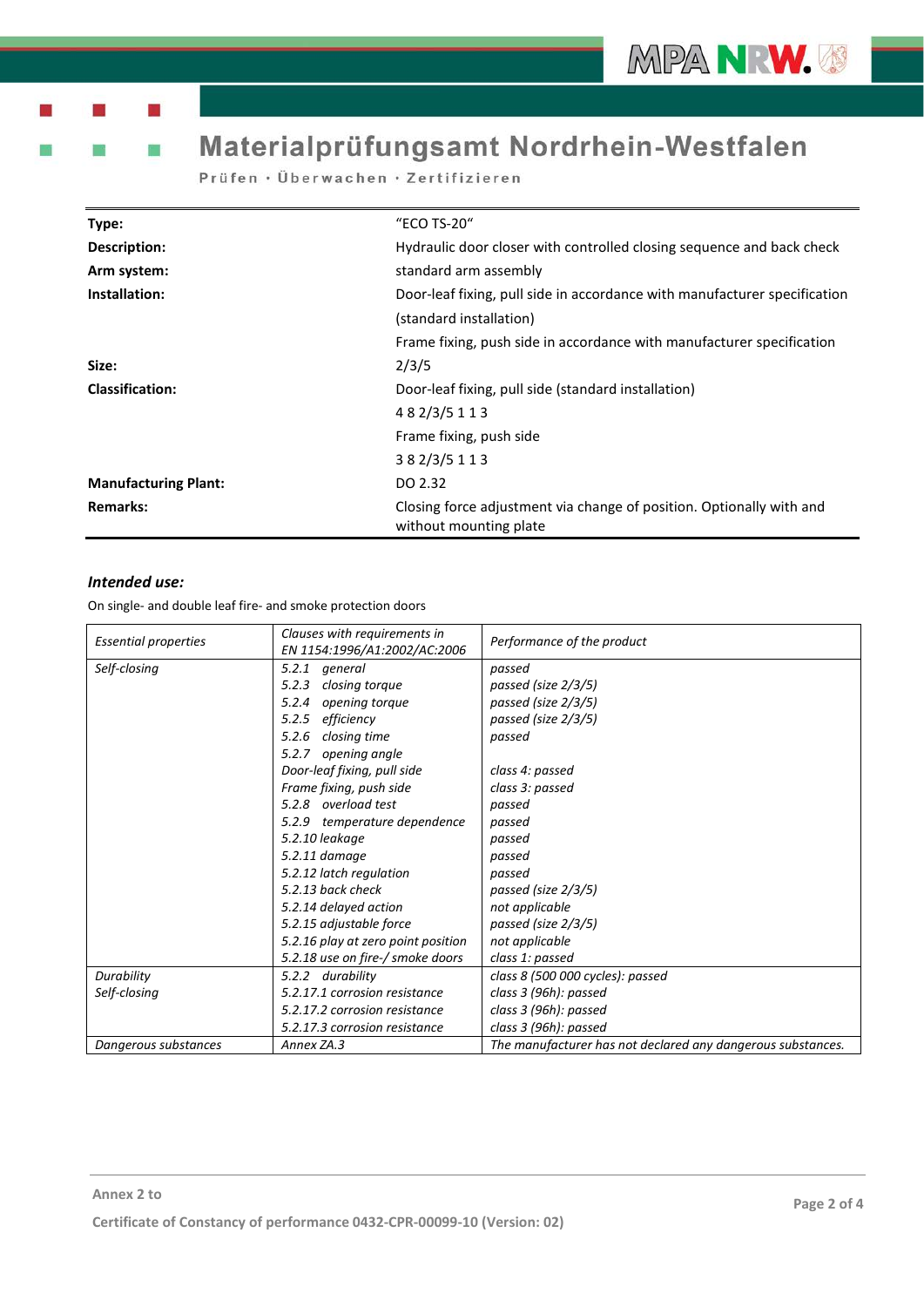m a

m

# Materialprüfungsamt Nordrhein-Westfalen

Prüfen · Überwachen · Zertifizieren

| Type:                       | "ECO TS-50 EN 1-5"                                                        |  |
|-----------------------------|---------------------------------------------------------------------------|--|
| Description:                | Hydraulic door closer with controlled closing sequence and back check     |  |
| Arm system:                 | standard arm assembly                                                     |  |
| Installation:               | Door-leaf fixing, pull side in accordance with manufacturer specification |  |
|                             | (standard installation)                                                   |  |
|                             | Frame fixing, push side in accordance with manufacturer specification     |  |
| Size:                       | $1 - 5$                                                                   |  |
| <b>Classification:</b>      | Door-leaf fixing, pull side (standard installation)                       |  |
|                             | 481-5113                                                                  |  |
|                             | Frame fixing, push side                                                   |  |
|                             | 381-5113                                                                  |  |
| <b>Manufacturing Plant:</b> | DO 2.32                                                                   |  |
| <b>Remarks:</b>             | Optionally with and without mounting plate                                |  |

### *Intended use:*

| <b>Essential properties</b> | Clauses with requirements in       | Performance of the product                                  |
|-----------------------------|------------------------------------|-------------------------------------------------------------|
|                             | EN 1154:1996/A1:2002/AC:2006       |                                                             |
| Self-closing                | general<br>5.2.1                   | passed                                                      |
|                             | closing torque<br>5.2.3            | passed (size 1-5)                                           |
|                             | 5.2.4<br>opening torque            | passed (size 1-5)                                           |
|                             | efficiency<br>5.2.5                | passed (size 1-5)                                           |
|                             | closing time<br>5.2.6              | passed                                                      |
|                             | 5.2.7 opening angle                |                                                             |
|                             | Door-leaf fixing, pull side        | class 4: passed                                             |
|                             | Frame fixing, push side            | class 3: passed                                             |
|                             | 5.2.8 overload test                | passed                                                      |
|                             | 5.2.9 temperature dependence       | passed                                                      |
|                             | 5.2.10 leakage                     | passed                                                      |
|                             | 5.2.11 damage                      | passed                                                      |
|                             | 5.2.12 latch regulation            | passed                                                      |
|                             | 5.2.13 back check                  | passed (size 1-5)                                           |
|                             | 5.2.14 delayed action              | not applicable                                              |
| 5.2.15 adjustable force     |                                    | passed (size 1-5)                                           |
|                             | 5.2.16 play at zero point position | not applicable                                              |
|                             | 5.2.18 use on fire-/ smoke doors   | class 1: passed                                             |
| Durability                  | 5.2.2 durability                   | class 8 (500 000 cycles): passed                            |
| Self-closing                | 5.2.17.1 corrosion resistance      | class 3 (96h): passed                                       |
|                             | 5.2.17.2 corrosion resistance      | class 3 (96h): passed                                       |
|                             | 5.2.17.3 corrosion resistance      | class 3 (96h): passed                                       |
| Dangerous substances        | Annex ZA.3                         | The manufacturer has not declared any dangerous substances. |